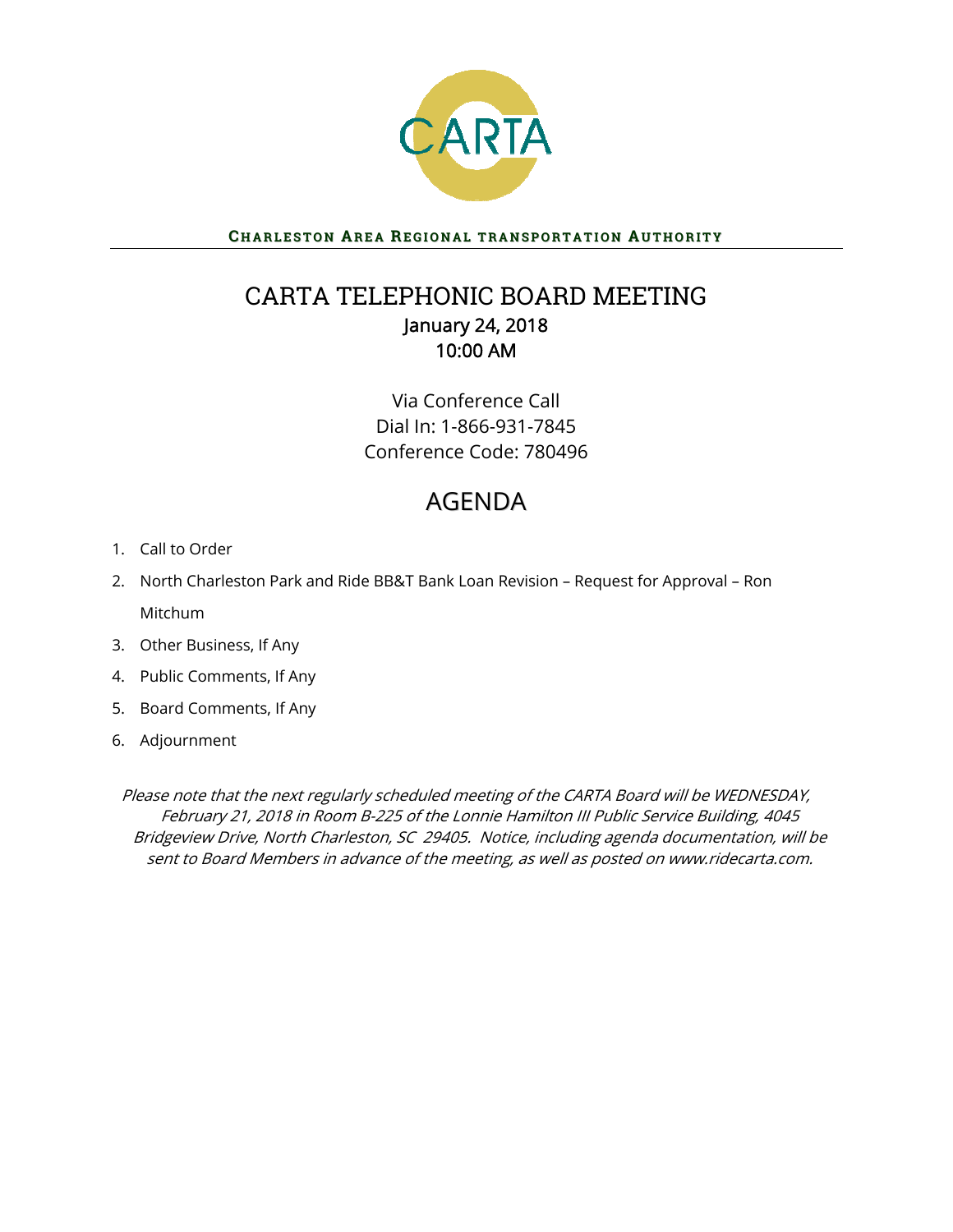

### **CHARLESTON AREA REGIONAL TRANSPORTATION AUTHORITY**

### MEMORANDUM

TO: Board Members

FROM: Ronald E. Mitchum, Executive Director

SUBJECT: BB&T Bank Loan

DATE: January 19, 2018

On June 21, 2017, the Board approved borrowing \$2,000,000 from BB&T for the purchase and improvements of 5.56 acres located at Melnick Drive and South Antler Drive in North Charleston. This property will be developed as our new Park and Ride lot (previously Super KMart site). The loan commitment was approved by the Board for fifteen (15) years with a fixed interest rate of 2.86%.

Due to unforeseen circumstances, the agency has not been able to close on the loan with BB&T in a timely manner. On January 18, 2018, we received a revised commitment from BB&T. The new commitment will still be for fifteen (15) years but there is an increase in the fixed interest rate to 3.50%.

At this point, we are finalizing the purchase of the property and setting a loan closing date with BB&T. In order for us to proceed, we are required to have Board approval of acceptance of the new terms with BB&T. We are setting a special Board telephonic hearing to take a vote on the increased interest rate so we do not have to wait until the February Board meeting to seek the Board's approval.

I have attached a copy of the commitment letter from BB&T for your review and consideration. If you have any questions prior to the telephonic meeting, please contact Robin Mitchum at 843-529-0400 ext. 213 or me at 843-529-0400 ext. 570.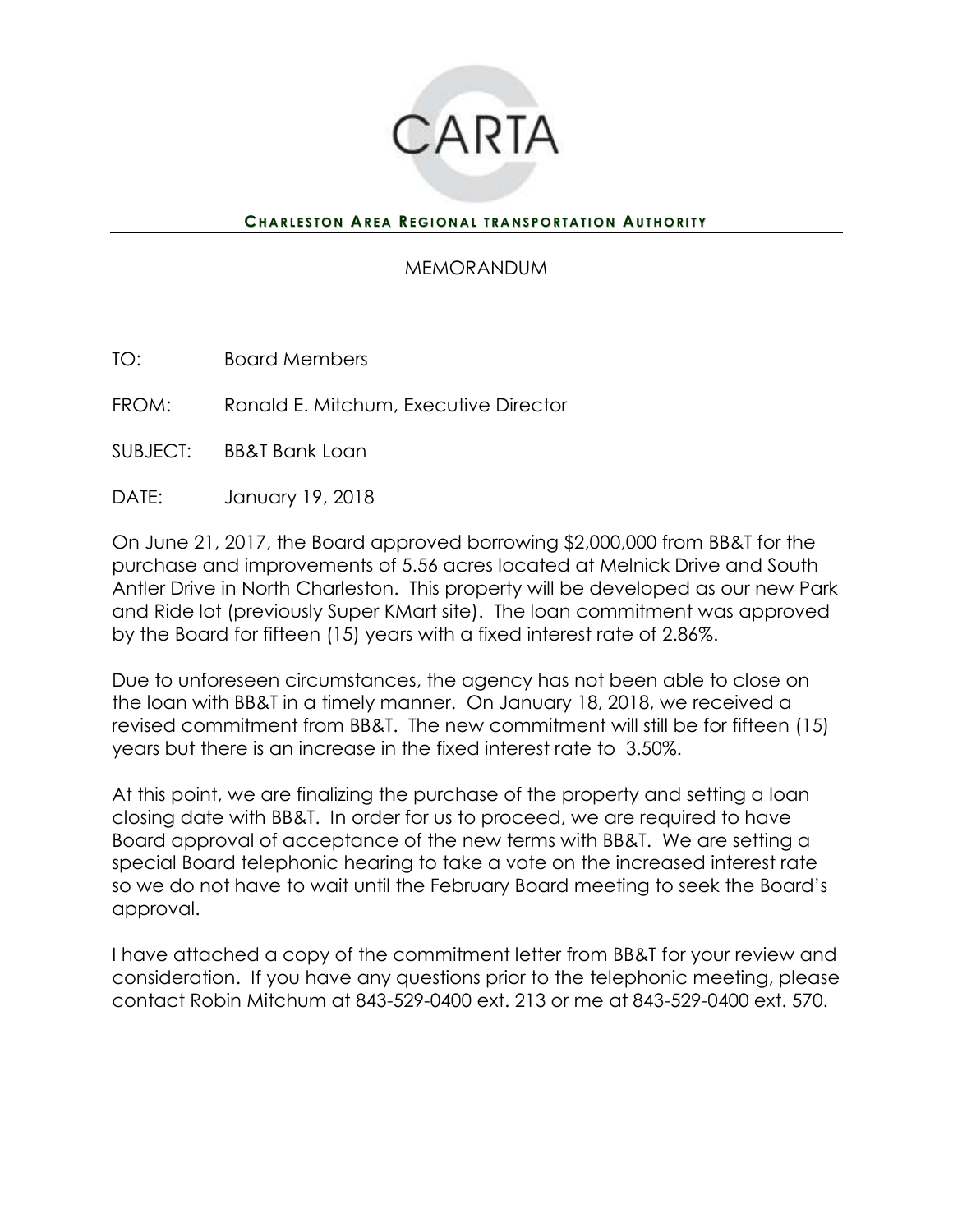

#### **BB&T Governmental Finance**

P.O. Box 714 Columbia, S.C. 29202 (803) 251-1328 Fax (803) 251-1329

January 16, 2018

Ms. Robin Mitchum **Charleston Area Regional Transportation Authority** 1362 McMillan Ave, Suite 100 North Charleston, SC 29405

Dear Ms. Mitchum:

Branch Banking and Trust Company ("BB&T") is pleased to offer this proposal for the financing requested by the Charleston Area Regional Transportation Authority ("Authority").

 $(1)$ Project: Park and Ride Lot

 $(2)$ **Amount to Be Financed:** \$2,000,000

#### **Interest Rates, Financing Terms and Corresponding Payments:**  $(3)$

We offer a fifteen year financing in which the interest rate will be fixed at 3.50% for the entire term. Unless otherwise requested, principal and interest payments will be due annually on the anniversary of the issue date. Interest on the principal balance of the Bond shall accrue based on a 30/360 day count basis. BB&T must approve of the final amortization schedule.

The interest rate stated above is valid for a closing no later than March 16, 2018. Closing of the financing is contingent upon completing documentation acceptable to BB&T. The financing documents shall allow prepayment in whole, but not in part. A one percent prepayment penalty will apply through the 2025 annual payment.

Our legal review fee for this transaction is \$5,000. All applicable taxes, permits, costs of counsel for the Authority and any other costs shall be the Authority's responsibility and separately payable by the Authority.

The stated interest rate assumes that the Authority expects to borrow no more than \$10,000,000 in calendar year 2018 and that the financing shall qualify as qualified tax-exempt financing under the Internal Revenue Code. BB&T reserves the right to terminate its interest in this bid or to negotiate a mutually acceptable rate if the financing is not qualified tax-exempt financing.

The financing documents shall include provisions that will outline appropriate changes to be implemented in the event that this transaction is determined to be taxable or non-bank qualified in accordance with South Carolina Statutes or the Internal Revenue Service code.

#### $(4)$ **Financing Documents:**

The financing will be secured by a first lien mortgage on the subject property. It will be the responsibility of the Authority to retain and compensate bond counsel to appropriately structure the transaction